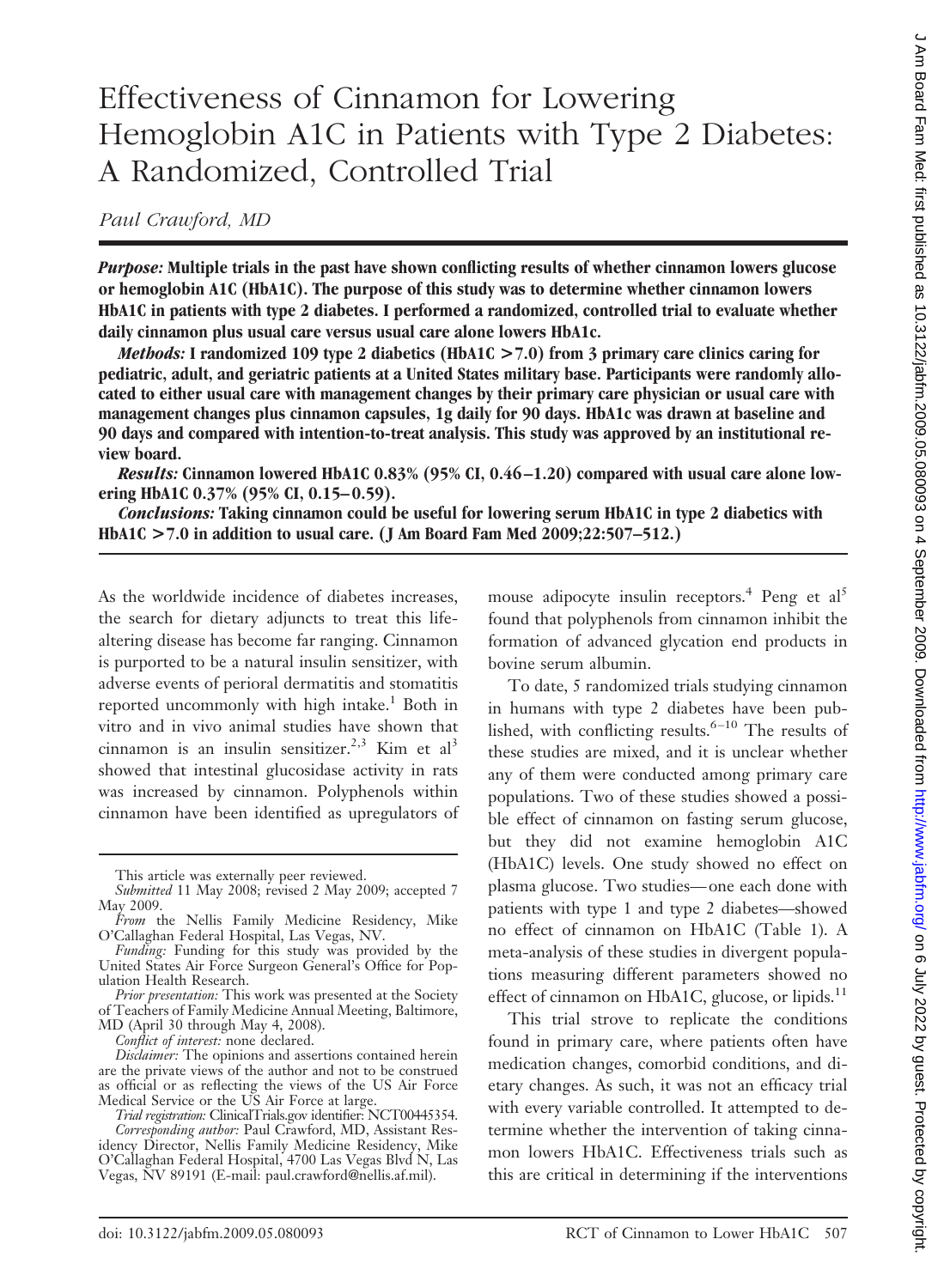| Table 1. Summary of Current Randomized Controlled'   | Trials Evaluating Cinnamon Use in Diabetic Patients                                                |                  |         |                   |                                                                        |
|------------------------------------------------------|----------------------------------------------------------------------------------------------------|------------------|---------|-------------------|------------------------------------------------------------------------|
| Author, Date (Reference)                             | Number of Patients and Setting                                                                     | Dose of Cinnamon | Placebo | Duration of Trial | Findings                                                               |
| Khan et al, 2003 (6)                                 | exclusions and mean fasting glucose of 200-250<br>60 Pakistani adults $>40$ years of age with many | $1, 3,$ or 6 $g$ | Yes     | 40 days           | Glucose decreased 18% to 29%<br>LDL cholesterol decreased<br>7% to 27% |
| Vanschoonbeek et al, 2006 (7)                        | 25 Dutch postmenopausal women with many exclusions<br>and mean HbA1C of 7.1% to 7.4%               | 1.5g             | Yes     | 6 weeks           | No change in HbA1C<br>No change in lipids                              |
| Mang et al, 2006 (8)                                 | 79 German adults with many exclusions and mean<br>HbA1C of 6.7% to 6.9%                            | ρU               | Yes     | 4 months          | Glucose decreased 10.3%                                                |
| Altschuler et al, 2007 (9)                           | 72 US adolescent patients with type 1 diabetes and<br>mean HbAIC of 8.4% to 8.7%                   |                  | Yes     | 90 days           | No change in HbAIC                                                     |
| Blevins et al, 2007 (10)                             | 58 US adults with many exclusions and mean HbA1C<br>of 7.1% to 7.2%                                | ĝΩ               | Yes     | 3 months          | No change in HbA1C<br>No change in lipids<br>No change in glucose      |
| LDL, low-density lipoprotein; HbA1C, hemoglobin A1C. |                                                                                                    |                  |         |                   |                                                                        |

that we recommend to patients are effective in the practical world in which patients live. I sought to determine whether add-on treatment with 1 g daily of cinnamon over a 3 month period lowers HbA1C in a population of poorly controlled type 2 diabetics.

# **Methods**

Patients were recruited from the population served by the 96th Medical Group, Eglin Air Force Base, Florida, and were recruited through phone calls from volunteers to known diabetics. Patients were eligible if they were included in the Population Health database as patients with diabetes (International Classification of Diseases, 9th revision, code for diabetes) and had a HbA1c of  $\geq 7.0\%$  on a laboratory blood draw during the last 6 months. Pregnancy, age  $\leq 18$  years, and allergy to cinnamon were exclusion criteria. There was no upper age limit. Recruitment ran from March through May, 2007, and follow-up ended in August 2007.

# *Recruitment*

Patients were contacted by volunteers and invited to attend an informational session about the study. One hundred ninety patients were contacted and 116 agreed to attend informational sessions. They were conducted on a rolling basis, with several sessions a week at various times, and the principal investigator or an assistant presented details about the study, distributed and explained informed consent documents, and answered questions. One hundred nine patients agreed to participate and signed informed consent documents at the information sessions (Figure 1). No compensation was offered to volunteers.

Standard demographic data and information regarding the number of diabetes medications, insulin use, and cinnamon intake were collected via an 11-question survey developed by the investigator and tested for clarity on 5 diabetic patients before the study (Table 2). Responses regarding medication use were confirmed in the medical record. Participants were queried about current cinnamon intake (normal, no addition to diet; high, supplemented to diet in any amount or type, ie, capsules, powder, syrup). Participants were asked to continue their pretrial level of cinnamon intake.

# *Randomization*

We randomized patients by blocking (a technique designed to ensure that the treatment and control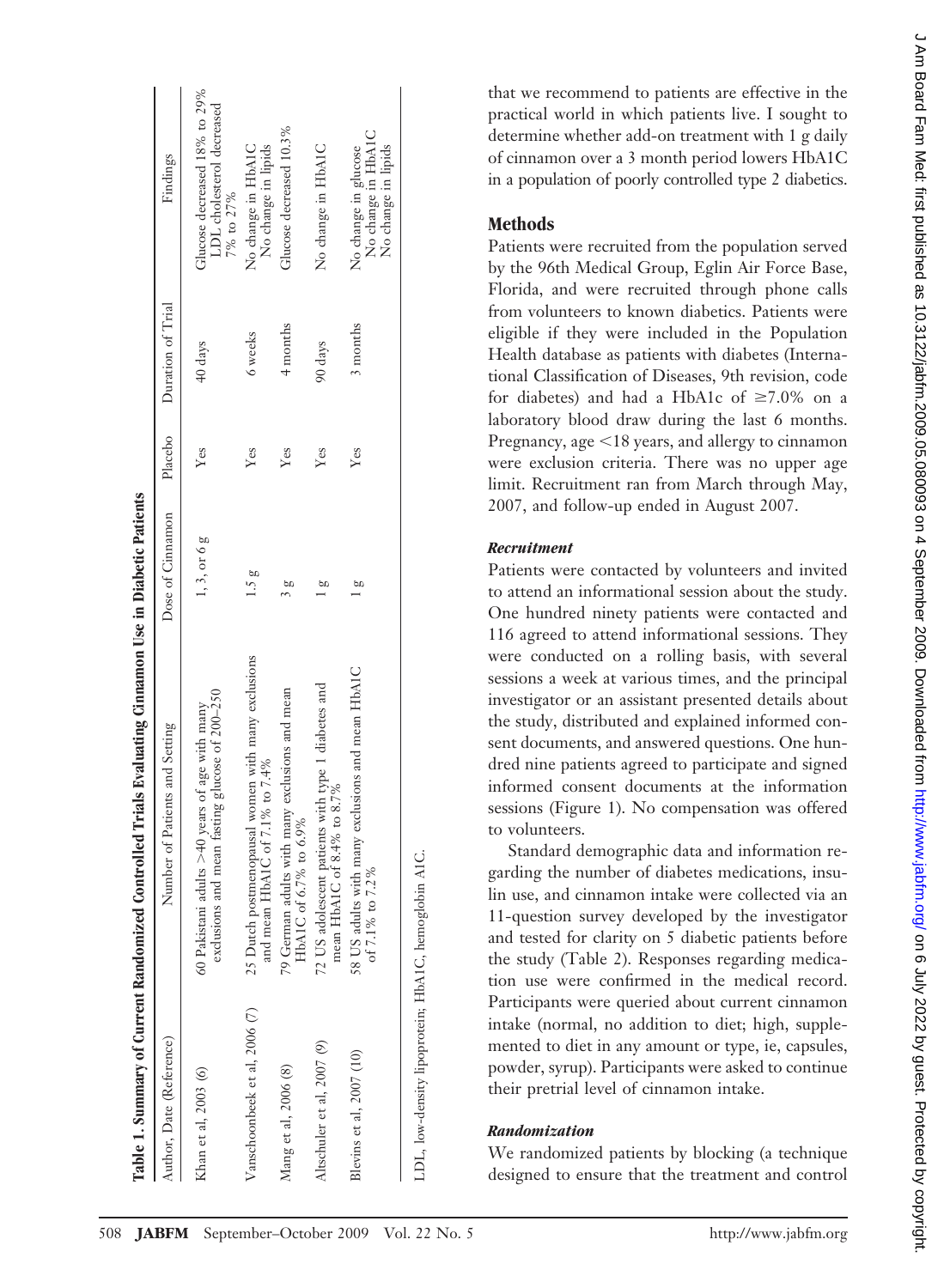

**Figure 1. Randomization diagram with reasons for exclusion and complete accounting of patients.**

groups are of similar size) in groups of 10. Marked papers were prepared by a person not otherwise involved with the research team; half of each block of 10 was marked "treatment" and the other half was marked "control." These were pulled from a box at the time of consent, so allocation was concealed until that time. Neither participants nor investigators were blinded, but the laboratory (true outcome assessor) was blinded to group allocation.

After randomization, all patients were instructed to follow up for their diabetes care as they normally would during the subsequent 90 days. All patients were allowed to adjust their usual medications and doses as recommended by their physician. Each patient had a serum, nonfasting HbA1c drawn on day 0 and again at day 90 to 95. Those patients randomized to take cinnamon received 180 capsules (500 mg each) of *Cinnamomum cassia* (Puritan's Pride, Oakdale, NY) from the 96th Medical Group pharmacy at the time of randomization. They were instructed to take 2 capsules daily with food in addition to their normal medications. Those randomized to usual care were instructed to take their normal medicines and follow up with their physician as per their normal schedule. The investigator contacted participants by phone and letter at 80 to 88 days after randomization to remind them to have their blood drawn. In addition, information regarding medication changes and cinnamon compliance was collected at this time. All participants had laboratory blood draws done at the same accredited laboratory using the same assay (G7 High Performance Liquid Chromatography Analyzer, Tosoh, Tokyo, Japan).

To determine a power of 0.80, we calculated a sample size of 126, with  $\alpha = 0.05$  (SD, 1). The effect size considered to be clinically significant was a 0.5% lowering of HbA1C.

We analyzed the primary outcome by an unpaired 2-sample t test (mean difference between baseline and final HbA1C). The data sets were normally distributed. An intention-to-treat analysis was performed. Missing data because of withdrawals or noncompliance were dealt with by carrying forward the last known value for HbA1C.

The Institutional Review Board of the 59th Medical Wing, Wilford Hall Medical Center, approved this trial, and the voluntary fully informed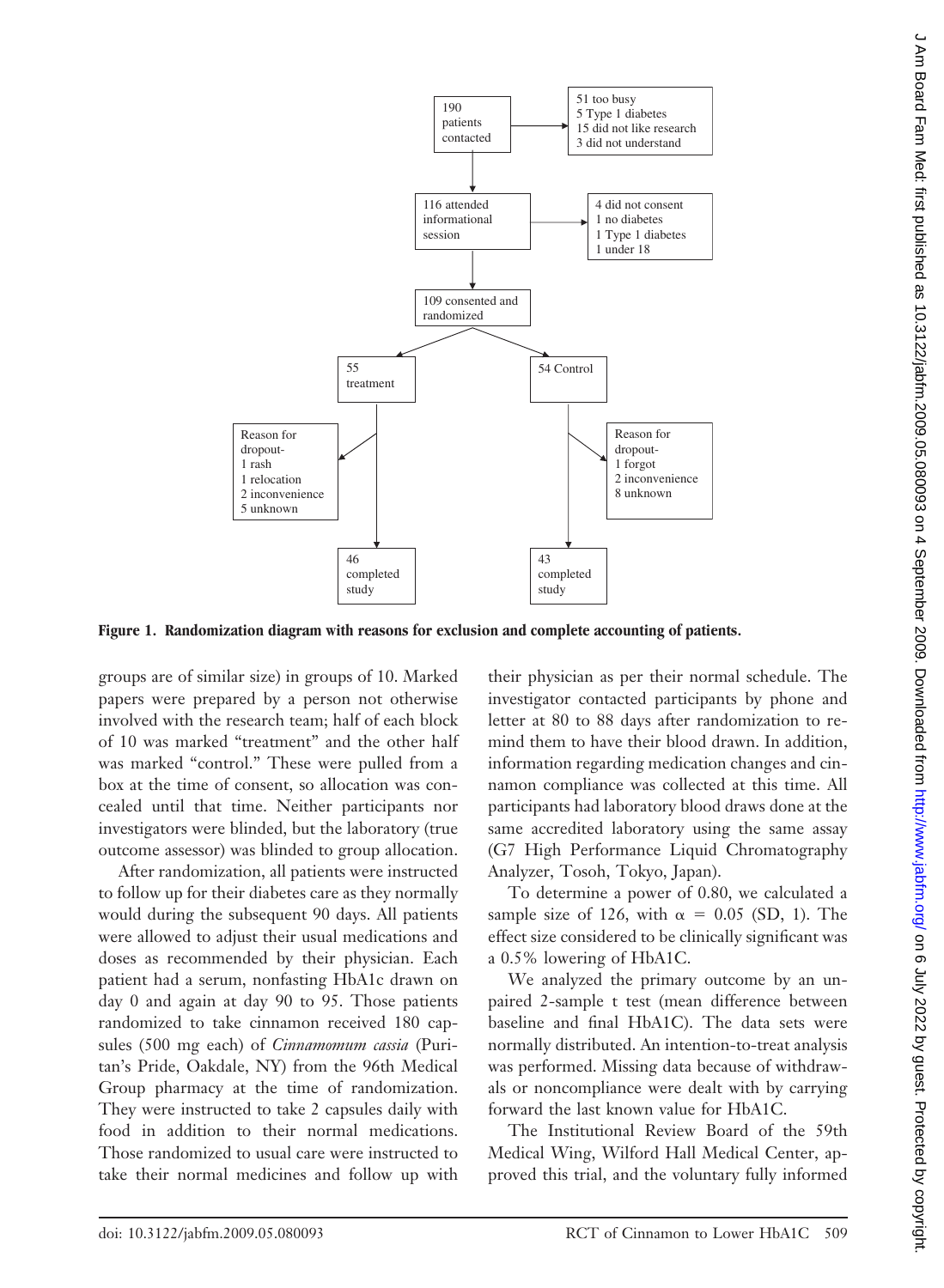|                                                                              | Treatment Group ( $n = 55$ ) | Control Group ( $n = 54$ ) | P   |
|------------------------------------------------------------------------------|------------------------------|----------------------------|-----|
| Age (years)                                                                  | $60.5 \pm 10.7$              | $59.9 \pm 9.2$             | .73 |
| Race                                                                         |                              |                            | .55 |
| White                                                                        | 76 (42)                      | 76(41)                     |     |
| Black                                                                        | 16(9)                        | 13(7)                      |     |
| Latino                                                                       | 2(1)                         | 5(3)                       |     |
| Asian                                                                        | 5(3)                         | 5(3)                       |     |
| <b>Sex</b>                                                                   |                              |                            | .46 |
| Male                                                                         | 58 (32)                      | 59 (32)                    |     |
| Female                                                                       | 42(23)                       | 41(22)                     |     |
| Body mass index $(kg/m2)$                                                    | $31.9 \pm 6.4$               | $32.9 \pm 6.4$             | .38 |
| Patients using insulin                                                       | 38(21)                       | 33(18)                     | .46 |
| Cinnamon intake                                                              |                              |                            | .32 |
| High                                                                         | 5(3)                         | 2(1)                       |     |
| Normal                                                                       | 95(52)                       | 98 (53)                    |     |
| Baseline hemoglobin A1c (%)                                                  | $8.47 \pm 1.8$               | $8.28 \pm 1.3$             | .54 |
| Diabetes medications, baseline (n)                                           | $1.76 \pm 0.9$               | $1.91 \pm 0.9$             | .39 |
| Diabetes medications, final (n)                                              | $1.74 \pm 0.9$               | $2.02 \pm 0.9$             | .12 |
| Diabetes medication dosage adjustments per<br>patient (n)                    | $0.3 \pm 0.2$                | $0.3 \pm 0.2$              | 1.0 |
| Patients with new diabetes medications added<br>during the study period (n)  | 4                            | 5                          |     |
| Patients who had diabetes medications stopped<br>during the study period (n) | 4                            | $\overline{4}$             |     |
| $>75\%$ compliant with taking cinnamon                                       |                              | 91 (42)                    |     |

#### **Table 2. Baseline Characteristics of Treatment and Control Groups**

Values are shown as mean  $\pm$  SD or % (n), unless otherwise indicated.

consent of the patients used in this research was obtained as required by Title 32 Code of Federal Regulations 219 and Air Force Instruction 40-402.

#### **Results**

Baseline characteristics did not differ between the study population groups (Table 2). One hundred nine patients completed the initial visit, where 55 were randomized to the cinnamon (treatment) group and 54 were randomized to the control group. Of these 109, 89 completed the study, giving an 82% completion rate (Figure 1). Ninety-one percent of the patients (42 of 46) completing the

treatment arm of the trial reported taking  $>75\%$  of their cinnamon capsules.

After intention-to-treat analysis of 109 initial patients using the carry-forward method, cinnamon lowered HbA1C 0.83% (95% CI, 0.46 –1.20) compared with usual care alone lowering HbA1C 0.37% (95% CI, 0.15– 0.59; Table 3). Medication use—a proxy for usual care— did not change significantly in either group during the intervention. Hierarchical analysis of the primary physician being "faculty" versus "resident" was 0; thus, experience level of the primary physician had no impact on HbA1C. Similar results were obtained when

#### **Table 3. Effect of Cnnamon on Hemoglobin A1C (HbA1C) in Type 2 Diabetics**

|                              | Baseline<br>HbA1C | Final<br>HbA1C | Difference                  | D*       | рt     |
|------------------------------|-------------------|----------------|-----------------------------|----------|--------|
| Treatment group ( $n = 55$ ) | $8.47 \pm 1.8$    | $7.64 \pm 1.7$ | $-0.83$ (95% CI, 0.46–1.20) | ${<}001$ |        |
| Control group $(n = 54)$     | $8.28 \pm 1.3$    | $7.91 \pm 1.5$ | $-0.37$ (95% CI, 0.15-0.59) | .16      |        |
|                              |                   |                |                             |          | < 0.04 |

\*Value between baseline and final HbA1C; unpaired 2-sample *t* test.

† Value of mean difference between control and treatment; unpaired 2-sample *t* test.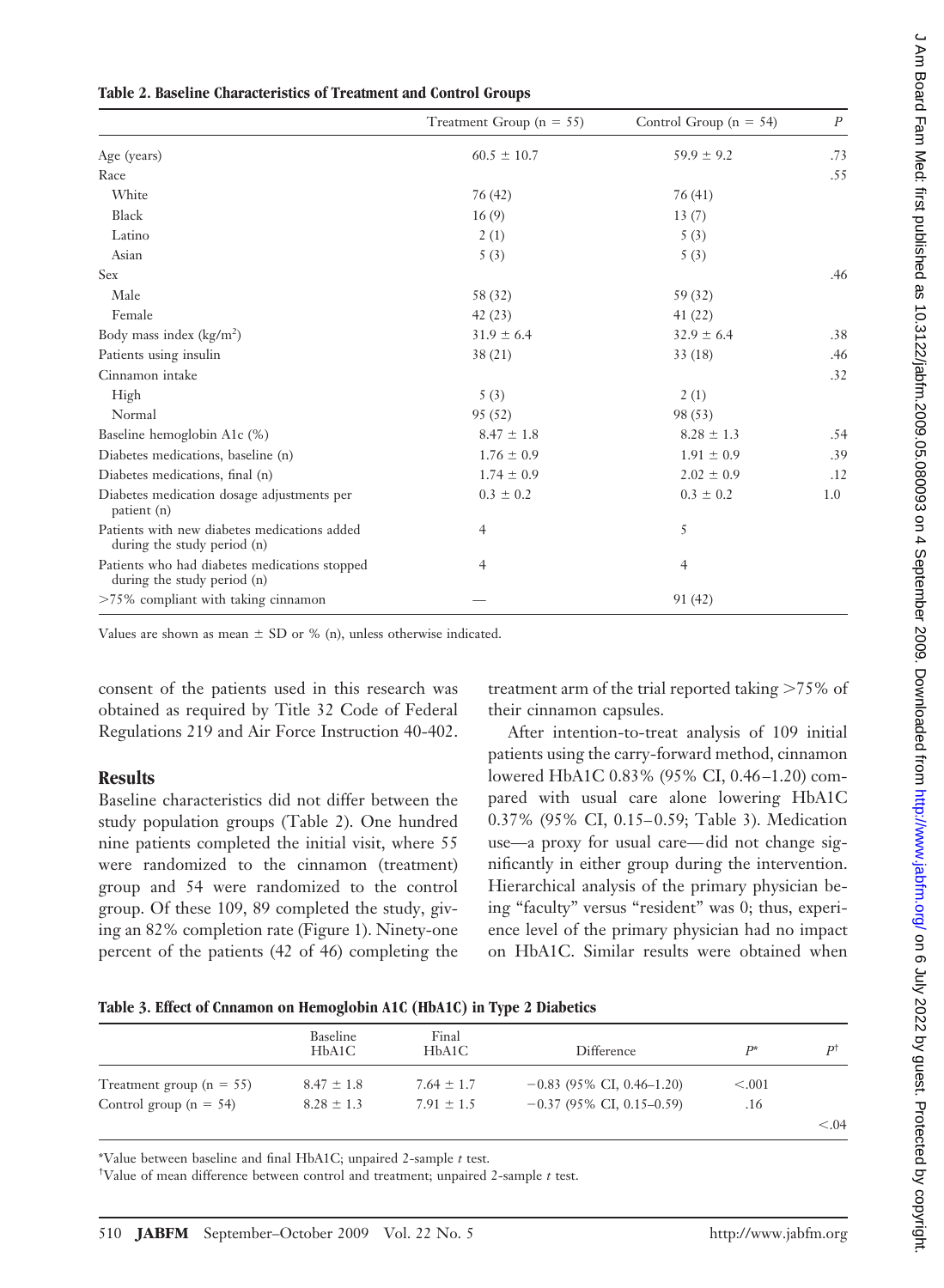One patient in the treatment group reported developing a rash that resolved after discontinuing cinnamon. No further adverse effects were identified.

#### **Discussion**

This study shows that, over 90 days, supplementation with 1 g of daily cinnamon lowers HbA1C by 0.83% (95% CI, 0.46 –1.20) in patients with poorly controlled diabetes.

#### *Strengths and Weaknesses of This Study*

This trial was strengthened because it was an effectiveness trial that described community clinical practice and it measured outcomes that are important to diabetes care providers. Trials of efficacy are appropriate to identify whether an intervention works, but without effectiveness data in the types of patients who will receive the intervention it is difficult for clinicians to determine whether to incorporate it into their practice.

We used standard, off-the-shelf cinnamon capsules that patients would find at their local stores or on the Internet. We did not test these capsules for purity because there is no regulation of cinnamon as a food supplement and we wanted to mimic cinnamon that patients would buy on their own.

The primary reason that no placebo was used in this study was the strong taste of cinnamon capsules. This precluded any blinding of patients because they would know within minutes whether they had taken the treatment or not. This lack of placebo made it difficult to prove beyond any doubt that the cinnamon itself versus the daily reminder to take the cinnamon provided was the cause of the lowered HbA1C.

Recruitment stopped before reaching the predicted sample size because of the unplanned relocation of the investigator. A statistically significant benefit is still seen with fewer numbers.

# *Strengths and Weaknesses in Relation to Other Trials*

Previous trials have shown conflicted results about the efficacy of cinnamon to treat diabetes. These trials have a variety of shortcomings: they generally studied well-controlled patients with type 2 diabetes<sup>7,8,10</sup>; some only measured fasting glucose<sup>6</sup>; some

measured HbA1C after as little as 30 days' time<sup>7</sup>; some had narrow age, sex, or racial limits to their study populations<sup>6-9</sup>; all excluded insulin use and comorbid conditions; and none allowed medication changes. Only one included a power analysis.10 Although meta-analysis of these trials<sup>11</sup> is interesting, the diverse nature of the trials makes it very difficult to draw useful conclusions from a combined analysis.

There are several reasons why this current trial may have shown benefit where earlier trials did not. First, this is the largest randomized cinnamon trial to date in type 2 diabetics. Second, we were more likely to see a treatment effect because we studied only patients with poorly controlled type 2 diabetes. Third, it is possible that the inclusion of patients using insulin and those with comorbid conditions potentiated the effect of cinnamon, but this is unlikely because the groups were similar. Finally, diabetics in the United States may have different characteristics than those in other countries.

# *The Meaning of This Study*

This study gives diabetes care providers and diabetic patients an easily accessible, likely safe, and cheap alternative to help treat type 2 diabetes. According to the United Kingdom Prospective Diabetes Study,<sup>12</sup> a drop of HbA1C from 7.9% to 7% lowers the risk of macrovascular disease 16%, retinopathy 17% to 21%, and nephropathy 24% to 33%; thus, a 0.83% drop in HbA1C levels in patients might be expected to yield similar reductions in morbidity.

# *Unanswered Questions and Future Research*

Whether there is synergy between cinnamon and prescription medications (including insulin) is a topic for further research. Some have postulated that lipids are lowered by the use of cinnamon. Because one of the proposed mechanisms of cinnamon is increased insulin sensitivity, the treatment of patients with the metabolic syndrome with adjunct cinnamon may yield weight loss, improved lipid profiles, and better glucose tolerance. Both in vitro and in vivo animal studies have shown that cinnamon is an insulin sensitizer.<sup>2</sup> Several compounds within cinnamon have been identified as possible sources of this sensitization process.